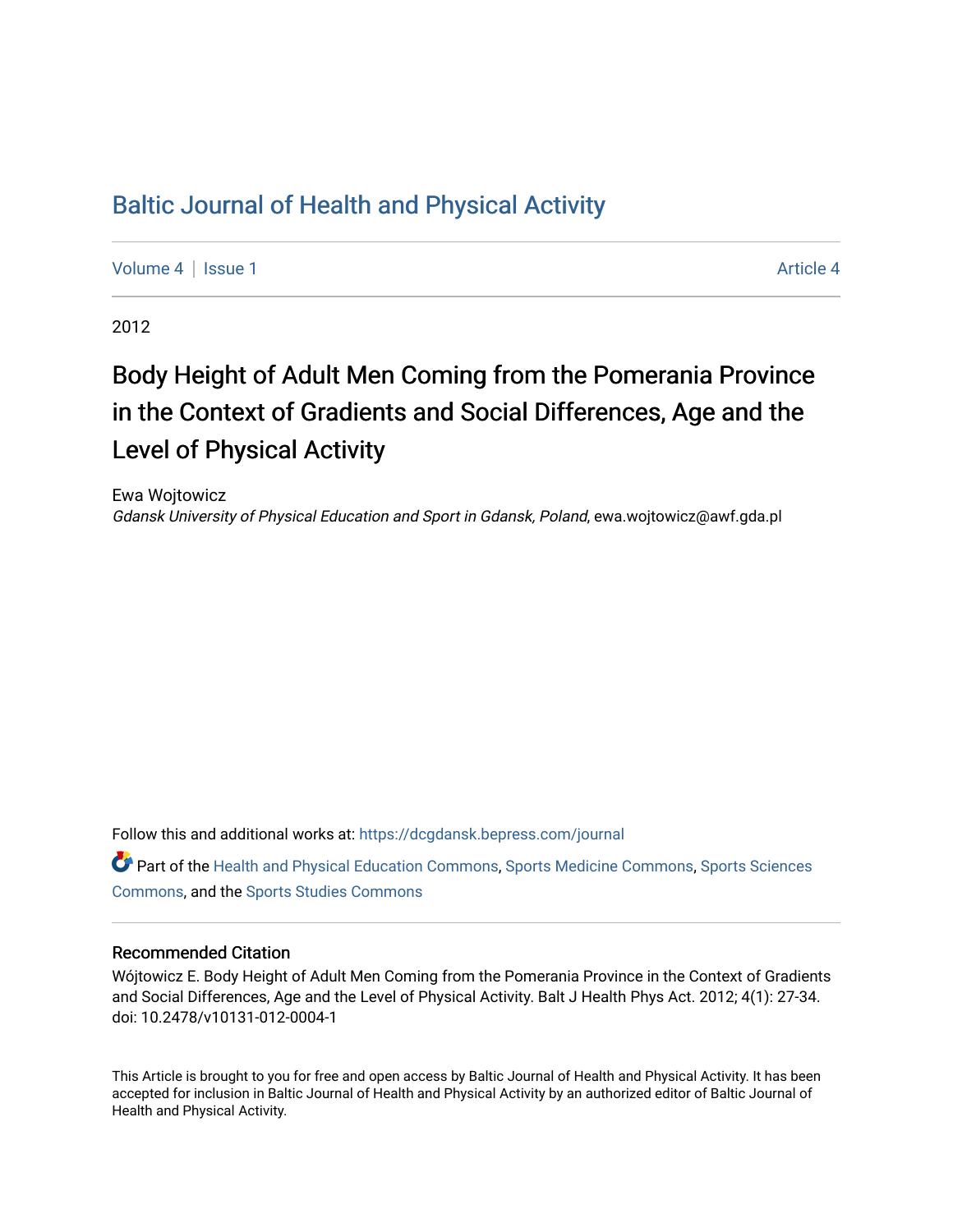

 $\overline{a}$ 

DOI: 10.2478/v10131-012-0004-1

## **Body Height of Adult Men Coming from the Pomerania Province in the Context of Gradients and Social Differences, Age and the Level of Physical Activity**<sup>1</sup>

| <b>Authors' Contribution:</b><br>A – Study Design                                                                                                         | Ewa Wójtowicz                                                                                                                                                                                                                                                                                                                                                                                                                                                                                                                                                                                                                                                                                                                                                                                                                                                                                                                                                                                                                                                      |  |  |  |  |  |  |  |
|-----------------------------------------------------------------------------------------------------------------------------------------------------------|--------------------------------------------------------------------------------------------------------------------------------------------------------------------------------------------------------------------------------------------------------------------------------------------------------------------------------------------------------------------------------------------------------------------------------------------------------------------------------------------------------------------------------------------------------------------------------------------------------------------------------------------------------------------------------------------------------------------------------------------------------------------------------------------------------------------------------------------------------------------------------------------------------------------------------------------------------------------------------------------------------------------------------------------------------------------|--|--|--|--|--|--|--|
| B - Data Collection<br>C - Statistical Analysis<br>D - Data Interpretation<br>E - Manuscript Preparation<br>F - Literature Search<br>G - Funds Collection | Gdansk University of Physical Education and Sport in Gdansk, Poland                                                                                                                                                                                                                                                                                                                                                                                                                                                                                                                                                                                                                                                                                                                                                                                                                                                                                                                                                                                                |  |  |  |  |  |  |  |
|                                                                                                                                                           | Key words: body height, adult men, social gradients, social differences, Pomerania                                                                                                                                                                                                                                                                                                                                                                                                                                                                                                                                                                                                                                                                                                                                                                                                                                                                                                                                                                                 |  |  |  |  |  |  |  |
|                                                                                                                                                           | <b>Abstract</b>                                                                                                                                                                                                                                                                                                                                                                                                                                                                                                                                                                                                                                                                                                                                                                                                                                                                                                                                                                                                                                                    |  |  |  |  |  |  |  |
| <b>Background:</b>                                                                                                                                        | This paper attempts to answer the following question: are there any gradients and<br>social differences in a group of adult men coming from Pomerania Province resulting<br>from their biological condition - body height.                                                                                                                                                                                                                                                                                                                                                                                                                                                                                                                                                                                                                                                                                                                                                                                                                                         |  |  |  |  |  |  |  |
| <b>Material/Methods:</b>                                                                                                                                  | Opinion polls were conducted in the years 2000–2007 in a group of 893 men aged<br>37-78 years. The subjects are fathers of first-year students of full-time studies at the<br>Gdansk University of Physical Education and Sport (Poland). The questionnaire in-<br>cluded open questions concerning the date and the place of birth, body height, edu-<br>cation, performed job, social background and doing sport.<br>Statistical analyses were conducted using Statistica 6.0 software. For continuous<br>variables, the normality of distributions was verified using Shapiro-Wilk's test. In<br>cases of abnormal distributions, medians were used and the differences between<br>them were tested using the Mann-Whitney test or the Kruskal-Wallis test. The correla-<br>tion link between quantitative variables was estimated calculating the Spearman rank-<br>order correlation coefficient. Changes of specific values of the feature into an appro-<br>priate rank were made when the distribution of the variable did not have a normal<br>character. |  |  |  |  |  |  |  |
|                                                                                                                                                           | <b>Results:</b> The correlation between the level of physical activity and body height in the adult age<br>does not reach the level of statistical relevance. The highest values of body height are<br>achieved by younger men coming from cities who have the intelligentsia background<br>with higher education and perform intellectual jobs.                                                                                                                                                                                                                                                                                                                                                                                                                                                                                                                                                                                                                                                                                                                   |  |  |  |  |  |  |  |
| <b>Conclusions:</b>                                                                                                                                       | Differentiated body height is an anthropological reflection of still existing socio-<br>economic inequalities and still can be one of the anthropological methods of following<br>social inequalities in a group of adult men coming from the Pomerania Province.                                                                                                                                                                                                                                                                                                                                                                                                                                                                                                                                                                                                                                                                                                                                                                                                  |  |  |  |  |  |  |  |
| Word count: 3,738                                                                                                                                         |                                                                                                                                                                                                                                                                                                                                                                                                                                                                                                                                                                                                                                                                                                                                                                                                                                                                                                                                                                                                                                                                    |  |  |  |  |  |  |  |
| Tables: 1<br>Figures: 0                                                                                                                                   | Received: January 2012<br>Accepted: February 2012                                                                                                                                                                                                                                                                                                                                                                                                                                                                                                                                                                                                                                                                                                                                                                                                                                                                                                                                                                                                                  |  |  |  |  |  |  |  |
| References: 26                                                                                                                                            | Published: March 2012                                                                                                                                                                                                                                                                                                                                                                                                                                                                                                                                                                                                                                                                                                                                                                                                                                                                                                                                                                                                                                              |  |  |  |  |  |  |  |
| Corresponding author:<br>Ewa Wójtowicz, PhD.<br>80-336 Gdansk, Poland<br>Phone: +4858 5547257; E-mail: ewawoj14@wp.pl                                     | Gdansk University of Physical Education and Sport in Gdansk,                                                                                                                                                                                                                                                                                                                                                                                                                                                                                                                                                                                                                                                                                                                                                                                                                                                                                                                                                                                                       |  |  |  |  |  |  |  |

 $1$  The research reported in this article has been funded by Gdansk University of Physical Education and Sport (statutory research).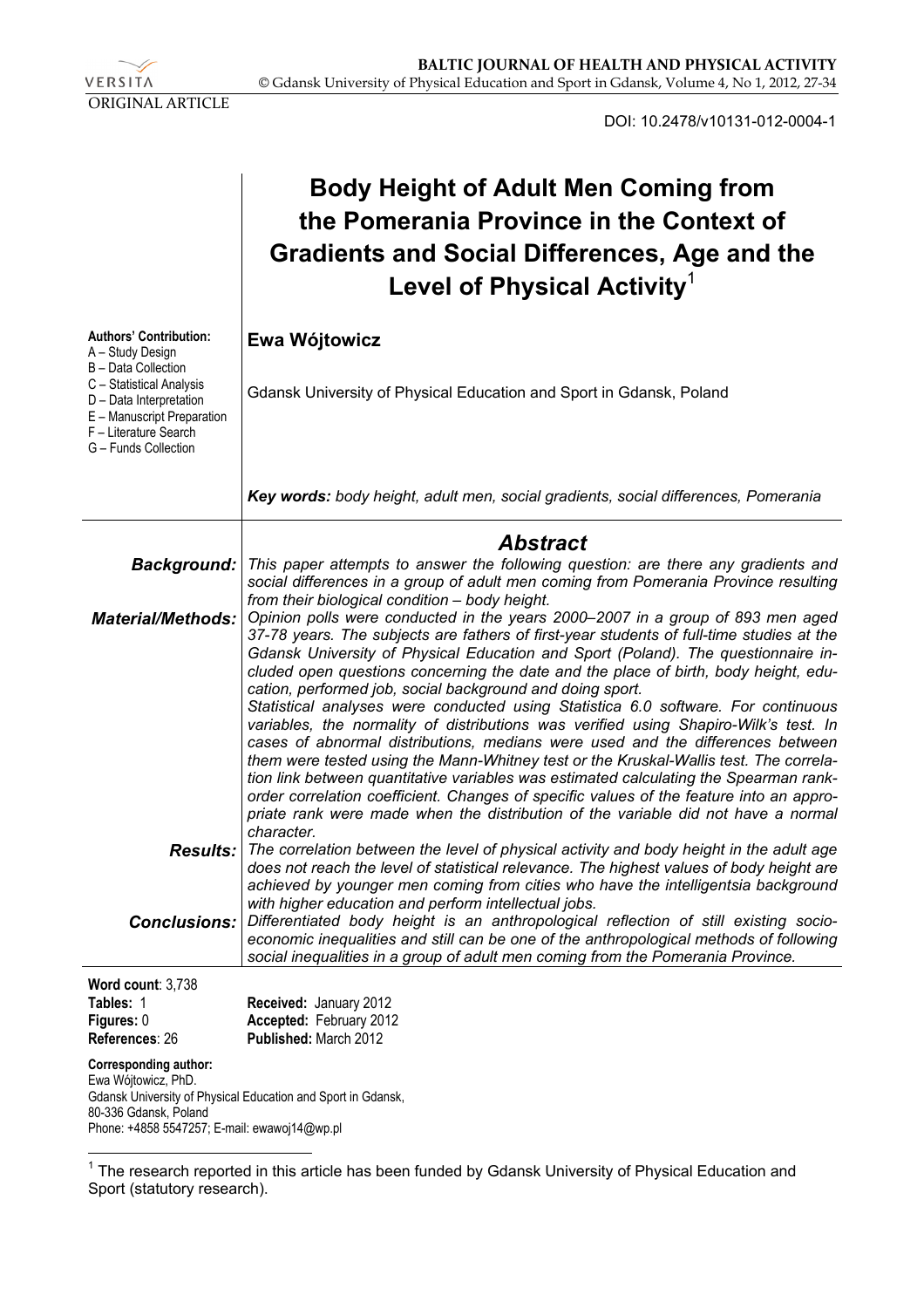#### **Introduction**

One of the anthropological methods of monitoring social inequality is an analysis of reasons and the state of social stratification of the population through an analysis of the population's biological condition. In societies with a high standard of life it is impossible to determine social stratification by anthropological methods [1, 2]. Poland still belongs to countries of a relatively low standard of life, which is why there still exist gradients and social differences of biological condition of the population [3, 4, 5]. Social gradients refer to differences in values of a given feature, for example body height, described by a several-degree scale observed among groups of the population of various social economic situations. However, the term "social differences" determines differentiation of a feature depending on a double-scale factor, for example city – countryside or physical work – intellectual work [6]. Unfortunately, an assessment of the economic situation by achieving reliable information from the subjects is very difficult. Therefore, the socio-economic situation is most often assessed indirectly, among others by means of such environmental features as the size of the place of residence, education, performed job, the type of performed work, the number of children in the family, living conditions, etc. [6]. Growing social differences are usually interpreted as a good measure of the inequality of living conditions existing in a given society. In families of a higher social-economic status, such conditions are better and at the same time they allow realizing the genetically determined developmental potential of an individual to a greater extent [7].

Since Poland still belongs to countries relatively low socio- economic status [3], this paper attempts to answer the following question: are there any gradients and social differences in a group of adult men coming from Pomerania Province resulting from their biological condition – body height. The additional aim of this research is to assess the differentiated influence of the socio-economic status, age and the level of physical activity on the body height of adult men coming from the Pomerania Province.

#### **Material and Methods**

Opinion polls were conducted in the years 2000–2007 in a group of 893 men aged 37–78 years. The subjects are fathers of first-year students of full-time studies at AWFiS (Gdansk University of Physical Education and Sport) in Gdansk. The questionnaire included open questions concerning the date and the place of birth, body height, education, performed job, social background and doing sport. The differences in the numbers of observations at different stages of the analysis result from the lack of respondents' consent to use the information contained in the questionnaire for research purposes. The relationships between the socio-economic status, age and the level of physical activity and the body height of adult men from the Pomerania Province were analysed.

The statistical analysis of the results was conducted using Statistica 6.0 software. For the continuous variables, the normality of distributions was verified using Shapiro-Wilk's test. In cases of abnormal distributions, medians were used and the differences between them were tested using the Mann-Whitney test or the Kruskal-Wallis test. The correlation link between quantitative variables was estimated calculating the Spearman rank-order correlation coefficient. Changes of specific values of the feature into an appropriate rank were made when the distribution of a variable did not have a normal character. The Spearman rank-order correlation has a great advantage – it eliminates a negative influence of points coming off. The following variables and their categories were considered during the study:

1) independent variables:

- education (po = elementary,  $z =$  vocational (basic),  $s =$  secondary,  $w =$  higher),
- the subject's calendar age (years),
- social background ( $c =$  peasant,  $r =$  working class,  $l =$  intelligentsia),
- type of job ( $f =$  physical,  $u =$  intellectual),
- place of birth ( $m = \text{city}, w = \text{village}$ ),
- physical activity (w = the subject has never participated regularly in any recreational or competitive extracurricular sports activities for at least a year; n = the subject has regularly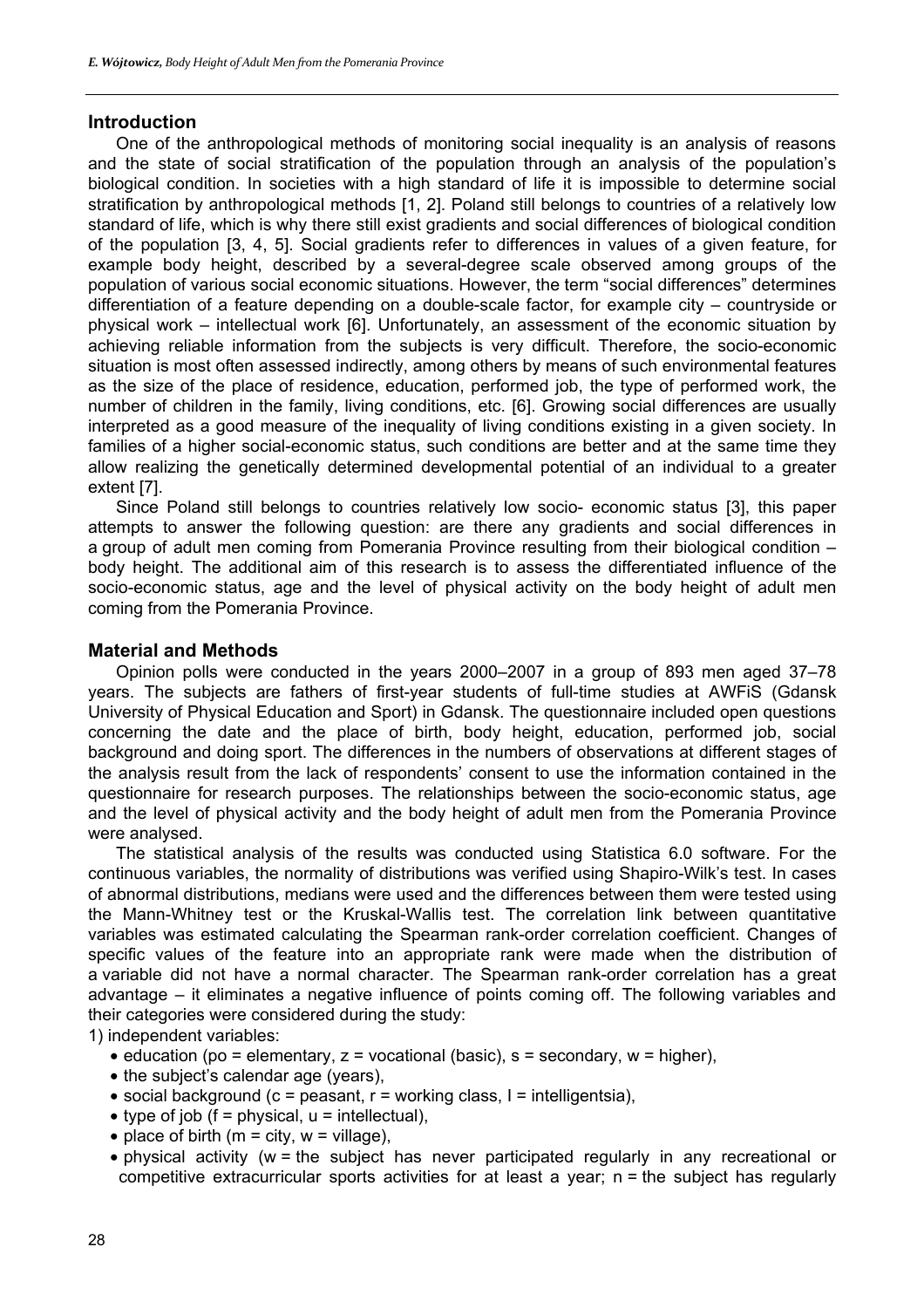participated in recreational or competitive extracurricular sports activities for at least a year; k = the subject used to participate regularly in at least lasting one year sport activities that were not included in the teaching programme, of a recreational or professional character);

2) dependent variables – body height (cm).

#### **Results**

Descriptive statistics of body height in the categories of the analyzed factors and the results of Spearman's rank order correlation (between body height and the analyzed factors) and Mann- -Whitney and Kruskal-Wallis tests are presented in Table 1. Statistically significant correlation relations ( $p \le 0.05$ ) have been noted between the body height and the place of birth, social background, education, the type of job and the calendar age of the subject. However, the correlation relation between the body height and the physical activity level (doing sport) does not achieve a level of statistical significance. The subjects' calendar age correlates the strongest with the body height, next with social background, the place of birth, education and the type of job (Tab. 1).

For the analysed variables of a continuous character (body height and calendar age) the normality of distributions was checked by applying the Shapiro-Wilk test. Both body height (W =  $0.99$ ;  $p = 0.00023$ ) and calendar age (W = 0.94;  $p = 0.0000$ ) did not have normal layouts. In this connection, medians and differences between them were used for analysis, and the differences between them were tested by the Mann-Whitney or Kruskal-Wallis tests (Tab. 1).

Among the analysed variables the subjects' calendar age correlates the strongest with the body height (Tab. 1). In the indicated age categories of men, body height increases achieving the highest values in the youngest age group. The non-parametric equivalent of a uni-factor analysis of variance (Shapiro-Wilk test) for the calendar age and body height achieves the level of statistical relevance (Tab. 1). The difference in body height between the extreme age categories was 7.5 cm that is around 2 cm between neighbouring age categories (decades) (Tab. 1).

Besides calendar age, also a differentiating influence of social background upon body height of the tested men was observed in the study. The correlation relation and differences in medians achieve the level of statistical relevance. The men declaring intelligentsia background are the tallest, followed by working class, while men of peasant background are the shortest (Tab. 1).

In the researched group there are also clearly marked differences in the body height between men of the urban and rural background. Men coming from cities are on average 2 cm taller than men of the rural background. The correlation relation ( $p = 0.0001$ ) and differentiation ( $p = 0.0002$ ) achieve the level of statistical relevance.

Body height is also relevantly correlated with the level of subjects' education. The higher the level of education, the higher the values of body height. The men with higher education are the tallest. The difference of body height between the subjects with higher education and the primary education equals 3 cm (Tab. 1). The level of education is relevantly correlated also with the type of performed job ( $R = 0.32$ ;  $p = 0.0000$ ). The men performing intellectual work are relevantly taller (by 2 cm) than men whose job is of a physical character (Tab. 1).

The declared level of physical activity, in contrast to the described before relevant dependencies between the analysed factors and body height, is not relevantly correlated with the body height, and medians of body height in particular categories of the physical activity level do not differ essentially. Nevertheless, certain dependencies are observed. Men who have never participated in extra sport classes that were not included in the teaching syllabus are the shortest (Me = 176 cm), while those who formerly (mainly in school years or during studies) participated in such classes are the tallest (Me =  $180 \text{ cm}$ ).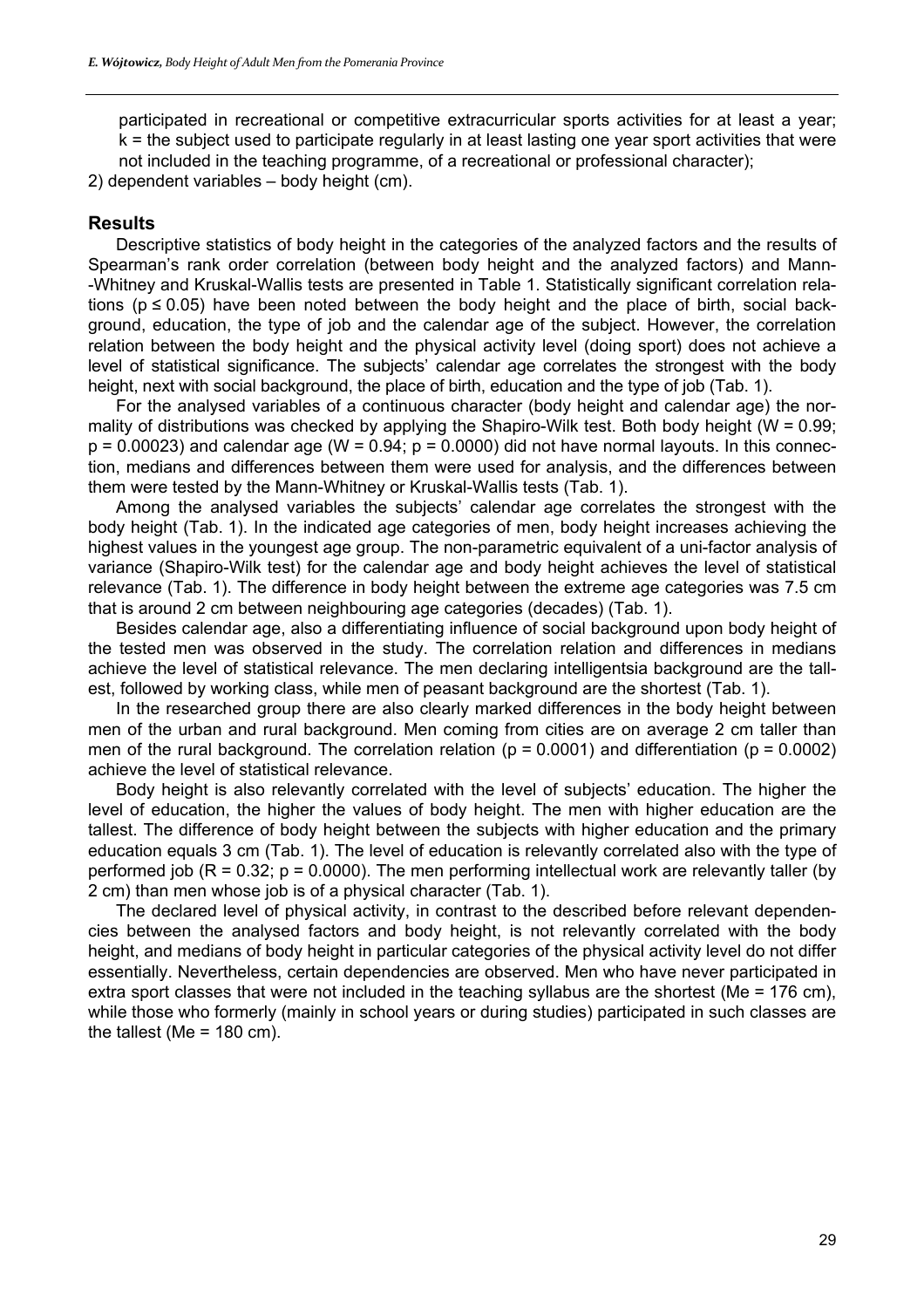Tab. 1. Descriptive statistics of body height in the categories of the analyzed factors and the results of Spearman's rank order correlation (R) (between body height and the analyzed factors) and Mann-Whitney (T M-W) and Kruskal-Wallis (T K-W) tests.

| Variables and       |                 |        |         |           |                     |                            |       |                           |            |                          |
|---------------------|-----------------|--------|---------|-----------|---------------------|----------------------------|-------|---------------------------|------------|--------------------------|
| their catego-       | N               | $\%$   | M       | <b>SD</b> | Q25                 | Me                         | Q75   | $\mathsf{R}$              | T M-W      | T K-W                    |
| ries                |                 |        |         |           |                     |                            |       |                           |            |                          |
|                     |                 |        |         |           | Place of birth      |                            |       |                           |            |                          |
| W                   | 124             | 13.95  | 175.94  | 6.65      | 171.5               | 176                        | 180   | $R = -0.13$               | $Z = 3.78$ |                          |
| m                   | 764             | 85.94  | 178.21  | 6.32      | 174                 | 178                        | 182   | p=0.0001                  | p=0.0002   |                          |
|                     |                 |        |         |           | Social background   |                            |       |                           |            |                          |
| С                   | 90              | 10.24  | 175.8   | 6.77      | 171                 | 176                        | 180   | $R = -0.14$               |            |                          |
| r                   | 488             | 55.52  | 177.598 | 6.46      | 174                 | 177                        | 182   | p=0.00004                 |            | $x^2 = 1.53$<br>p=0.0002 |
|                     | 301             | 34.24  | 178.94  | 6.08      | 175                 | 179                        | 183   |                           |            |                          |
|                     |                 |        |         |           | Education           |                            |       |                           |            |                          |
| po                  | 21              | 2.35   | 175.38  | 6.84      | 172                 | 175                        | 180   |                           |            |                          |
| z                   | 178             | 19.96  | 176.38  | 7.01      | 172                 | 176                        | 180   | $R = -0.12$               |            | $x^2$ =10.73             |
| S                   | 446             | 50.00  | 178.18  | 6.21      | 174                 | 178                        | 182   | p=0.0004                  |            | p=0.01                   |
| W                   | 247             | 27.69  | 178.599 | 6.12      | 175                 | 178                        | 182   |                           |            |                          |
|                     |                 |        |         |           | Type of job         |                            |       |                           |            |                          |
| f                   | 209             | 23.48  | 177.34  | 6.48      | 172                 | 176                        | 178   | $R = -0.095$              | $Z = 2.17$ |                          |
| <b>u</b>            | 315             | 35.39  | 178.44  | 6.01      | 175                 | 178                        | 178   | p=0.029                   | $p=0.03$   |                          |
| another             | 366             | 41.12  |         |           |                     |                            |       |                           |            |                          |
|                     |                 |        |         |           |                     | Calendar age (categories)* |       |                           |            |                          |
| 30-39 years         | 5               | 0.56   | 180     | 6.78      | 176                 | 180                        | 182   |                           |            |                          |
| 40-49 years         | 532             | 59.64  | 178.91  | 6.52      | 175                 | 178                        | 183   |                           |            |                          |
| 50-59 years         | 326             | 36.55  | 176.48  | 5.92      | 172                 | 176                        | 180   | $R = -0.196$<br>p=0.00000 |            | $x^2$ = 18.35            |
| 60-69 years         | $\overline{25}$ | 2.80   | 174.36  | 5.76      | 169                 | 174                        | 179   |                           |            | p=0.001                  |
| 70-79 years         | 4               | 0.45   | 172     | 6.48      | 167                 | 172.5                      | 177   |                           |            |                          |
|                     |                 |        |         |           | Physical activity   |                            |       |                           |            |                          |
| W                   | 20              | 24.096 | 177.10  | 6.24      | 176                 | 176                        | 181.5 |                           |            |                          |
| k                   | $\overline{37}$ | 44.58  | 178.41  | 6.74      | 175                 | 180                        | 182   | $R = 0.13$<br>$p=0.25$    |            | $x^2 = 1.53$             |
| n                   | 26              | 31.33  | 180.62  | 7.13      | 176                 | 178                        | 187   |                           |            | $p=0.5$                  |
|                     |                 |        |         |           | Calendar age (year) |                            |       |                           |            |                          |
| Calendar age        |                 |        |         |           |                     |                            |       | $R = -0.24$               |            |                          |
| (year)              | 1255            |        | 48.78   | 4.83      | 46                  | 48                         | 51    | p=0.00000                 |            |                          |
|                     |                 |        |         |           | Body height (cm)    |                            |       |                           |            |                          |
| Body height<br>(cm) | 893             |        | 177.86  | 6.42      | 174                 | 178                        | 182   |                           |            |                          |

*Variables and their categories are described in experimental procedures, p = significance level* 

*\* Given the small number of observations in the category of 30-39 years and 70-79 years, R and χ<sup>2</sup> statistics were calculated only for the categories: 40-49 years, 50-59 years, 60-69 years.* 

#### **Discussion**

Body height as a morphological feature is recognised as a good measure of a general level of biological development of the population; in the group of tested men there is essential statistical differentiation in the majority of the analysed factors. Adults' body height is the effect of two processes: a secular trend of younger generations and systematically progressing ageing of an organism [8, 9, 10, 11]. A clear decrease in body height in the following age groups (in the direction from younger to older age groups) that has been noted is a phenomenon also observed by other authors [9, 10, 11]. Research conducted by Jopkiewicz [9] in the years 1982–1983 in the Kielce region among 18-65-year-old men also indicates an essential relation of the body height with the subjects' calendar age. Explaining the reason for achieving smaller values of body height by elder generations, the author writes "it is most probably rather an effect of secular changes than involution". Also Szopa [11], testing men of 19–62 years of age who come from Cracow, observed a clear decrease in body height in the consecutive (increasingly older) age groups.The author explains this tendency by an evident result of a secular trend phenomenon, since involution changes of the body height do not start earlier than after 40<sup>th</sup> year of age [12]. The author estimated the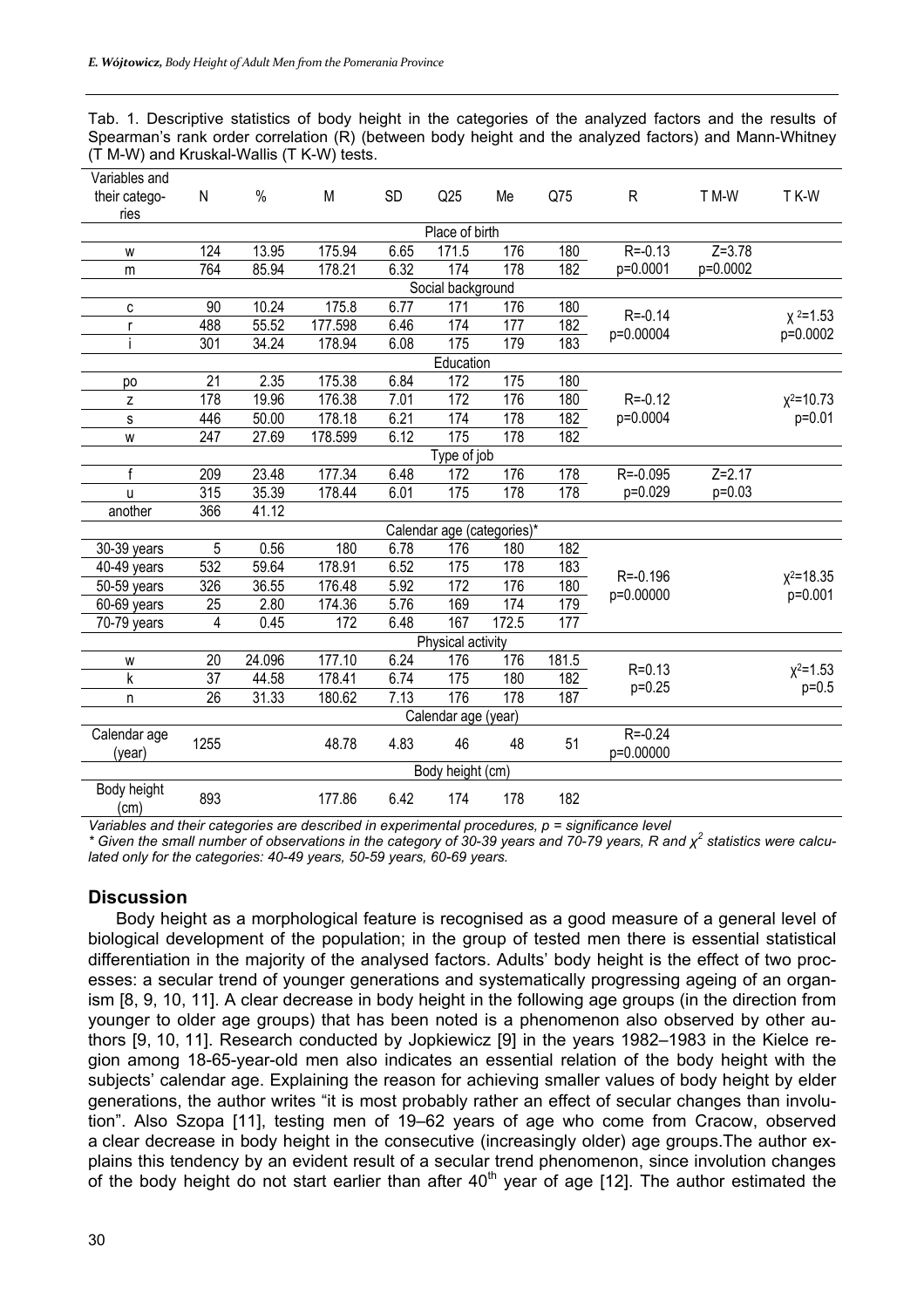intensity of secular changes as approx. 1.5 cm per 10 years. Nowicki [10], however, who tested men at the age of 21–65, coming from the Torun, Bydgoszcz and Wloclawek provinces, estimated the intensity of secular changes as 1.3 cm per decade. This author also perceives the main reason for these changes in the phenomenon of a secular trend. In our research the difference of body height amounted to about 2 cm per decade. Probably also in this case it is mainly an effect of a secular trend, but involution changes due to the subjects' age (37–38 years) also play a certain role. Research explaining these dependencies is continued.

Social background should be connected with the level of education and professional work performed by parents of the studied men. It finds its reflection in achieving higher values of body height by people of intelligentsia background in comparison with people of working class or peasant background (Tab. 1). Relations between body height of children and their parents' education and professional work are known. Higher education of the family and parents' intellectual work have an influence on a better development of physical features of family members in contrast to family members of a lower level of education and professional work of a physical character [2, 6, 7, 13].

Men with higher education achieve higher values of body height than less educated men (Tab. 1). Similar remarks were noted by Kaczmarek [5]. The author running continuous research on cohorts of children born in 1980 from Poznan describes the phenomenon of social stratification expressed in social gradients of heights and parents' body mass of the tested children. Parents with higher education were on the average taller than those less educated, and the difference of average values of body height between people with higher education and elementary education equalled to 2.7 cm. A similar difference (3.22 cm) was noted in the group of tested men from the Pomerania Province (Tab. 1).

It is generally known that rational nutrition has an essential meaning for the correct growth and development of a man. A better economic level of a family should have an influence on better nutrition. However, as Wolański [13] states, it has been indicated that middle-class people with a higher level of education indicate a better way of nutrition in contrast to well earning working class families. Researching various regions of Poland (cities of Warszawa, Łódź, Bialystok, Zambrów, Lublin, Olkusz, Strzemieszyce, and Bełchatów and villages of the Lublin Coal Region as well as from the Suwałki region), Wolański noted in all of them essential correlations of body height with education of the tested people, but the correlations of the body height with income have not achieved the level of statistical relevance in any of the researched regions [14]. In Poland there is still a lack of clear interdependence between the level of education and the level of income. Such public sectors as health care or the educational system employ a higher percentage of well-educated people, but at the same time they are badly paid [3]. Not always an educated parent can provide his/her family and himself with a high economic standard. So why are better-educated people taller than those who have a lower level of education? (Tab. 1). Considering a relevant correlation of the subjects' education with their social background ( $R = 0.39$ ;  $p = 0.0000$ ) and at the same time with education and professional work of their parents, it seems rational to agree with Łaska–Mierzejewska's opinion on this matter [6]. The author presents results of research in which the amount of payment of engineers who do not perform managerial functions and of workers of the same factory did not differ relevantly. The engineers' offspring were taller. The engineers could not offer their children a high economic standard but they could offer them knowledge and at the same time proper distribution of money, rational nutrition, a better level of hygiene and health care [6].

The type of performed professional work is closely connected with the level of education. In the tested group of adult men from the Pomerania Province, a correlation relation between the level of education and the type of performed professional work is statistically relevant  $(R = 0.32;$  $p = 0.0000$ . Probably that is why higher values of body height of men whose professional work has an intellectual character were noted at this work (Tab. 1). Also Szopa [11], testing adult inhabitants of Kraków, while considering the type of performed professional work, indicates the presence of a big differentiation of the level of somatic features. With respect to body height, intellectual workers were taller than physical workers by 0.5 standard deviation [11]. After World War 2 very intensive cultural and socio-economic transformations of the Polish village took place. They resulted from industrialisation and the urban development and sociological processes. In spite of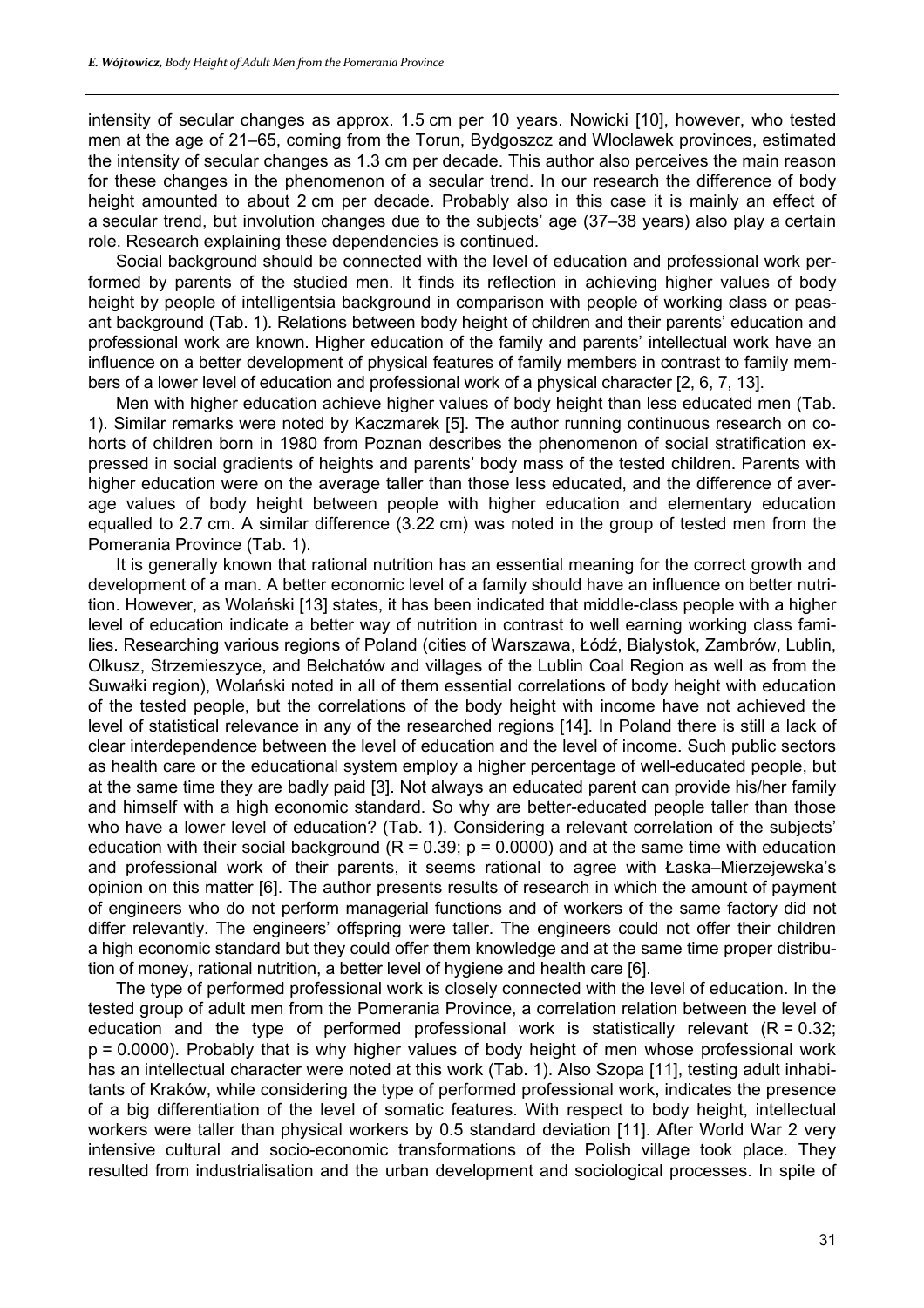this, differences in the body build between the inhabitants of towns and villages are still observed [13, 15]. Adult men coming from cities of the Pomerania Province are taller by 2 cm than those coming from villages of the Pomerania Province (Tab.1). It seems that reasons for such a dependence should be found, among others, in the fact that the place of residence (city–village) relevantly correlates with the social background of the tested men (R=0.29; p=0.0000). Among men of the urban background, the proportional participation of particular categories of social background is as follows: intelligentsia (37.07%), working class (57.56%), and peasants (5.37%). However, among men of the rural background proportional participation of particular categories of social background is as follows: intelligentsia (13.39%), working class (47.24%), and peasants (39.37%). Also Bielicki et al. [4], assessing the influence of the urbanisation level of the place of living upon the body height of conscripts, describe a gradual increase in body height including the degree of urbanisation. Inhabitants of villages were the shortest (169.8 cm – year 1965, 174.0 cm – year 1986, 175.7 cm – year 1995) and inhabitants of cities with a population over 500,000 people were the tallest (172.7 cm – 1965 year, 176.9 cm – 1986 year, 178 cm – 1995 year).

It is generally known that physical activity, appropriate to the biological condition and the age of organism, has a beneficial influence on the state of health. Limited activity, however, is one of the threats connected with appearance of civilisation diseases (among others, the cardiovascular system disease, diabetes, obesity) [16, 17, 18, 19]. From tests by Żarów et al. [20], it results that as many as 63.3% of adult men do not take up any physical activity in leisure time, and in the tests done by Drygas [21] as many as 70% of the tested men. In the tested group of adult men coming from the Pomerania Province, the percentage of men who currently do not do any sport in their leisure time equals to 68.67% (Tab. 1). The condition of engagement of the Polish society in sport and its physical activity is slight (Tab. 1) [16, 17, 18, 19, 22, 23]. The reasons adults give for not doing any sport are most often: tiredness after work, willingness for passive rest, lack of time, lack of a sport club in the neighbourhood [23]. In the presented study, certain dependencies between the body height of adult men and the level of their physical activity are given, but they do not reach the level of statistical relevance (Tab. 1). The greatest values of body height are achieved by men who still or previously did professional or recreational sport (Tab. 1). However, the men who currently do not do any sport are the shortest. A similar phenomenon was also observed by Nowakowska et al. [22]. The men tested by the author who previously did sport are characterised by greater body height. In the tests by Żarów et al. [24], men of a low level of motor fitness in their adulthood during the whole period of tests (7–32 years) were usually shorter of all subjects. Similarly, in the tests by Panka et al., subjects presenting a low level of fitness are characterised by lesser body height [25]. One of the reasons for such dependencies between the level of physical activity and body height may be the fact that organised, rational, directed movement, considering the individual's age, development, condition of health, physical fitness and psychological predispositions, acts as a stimulus for the organism accelerating a growth of the muscular and bone system. Such movement also has a beneficial influence on the circulatory, respiratory, nervous and endocrine systems. Motor exercises prolong the period of forming bases and delay the ossification of the epiphysial cartilage thus prolonging the period of its production and at the same time allowing greater values of body height achieved by the organism [26].

Summing up, it may be stated (on the basis of the present research and a review of literature) that the factors conditioning a development of organism create an unusually complicated network of mutual dependencies, and the considered elements of socio-vocational status (social background, the type of place of residence, education, the type of professional work) and physical activity and calendar age of the subjects find its reflection in the level of development of the considered somatic feature – body height. The highest values of body height are achieved by younger men coming from cities who are of the intelligentsia background, have higher education and perform intellectual job. Also men who did or do sport professionally or recreationally are taller. The dependency, however, between the level of physical activity and body height in the adult age does not reach the level of statistical relevance. Strategies of development, realised by the genotype in the interaction with defined environmental factors lead to the differentiation of values of body height so that in better conditions they are higher on average. To illustrate this phenomenon, from among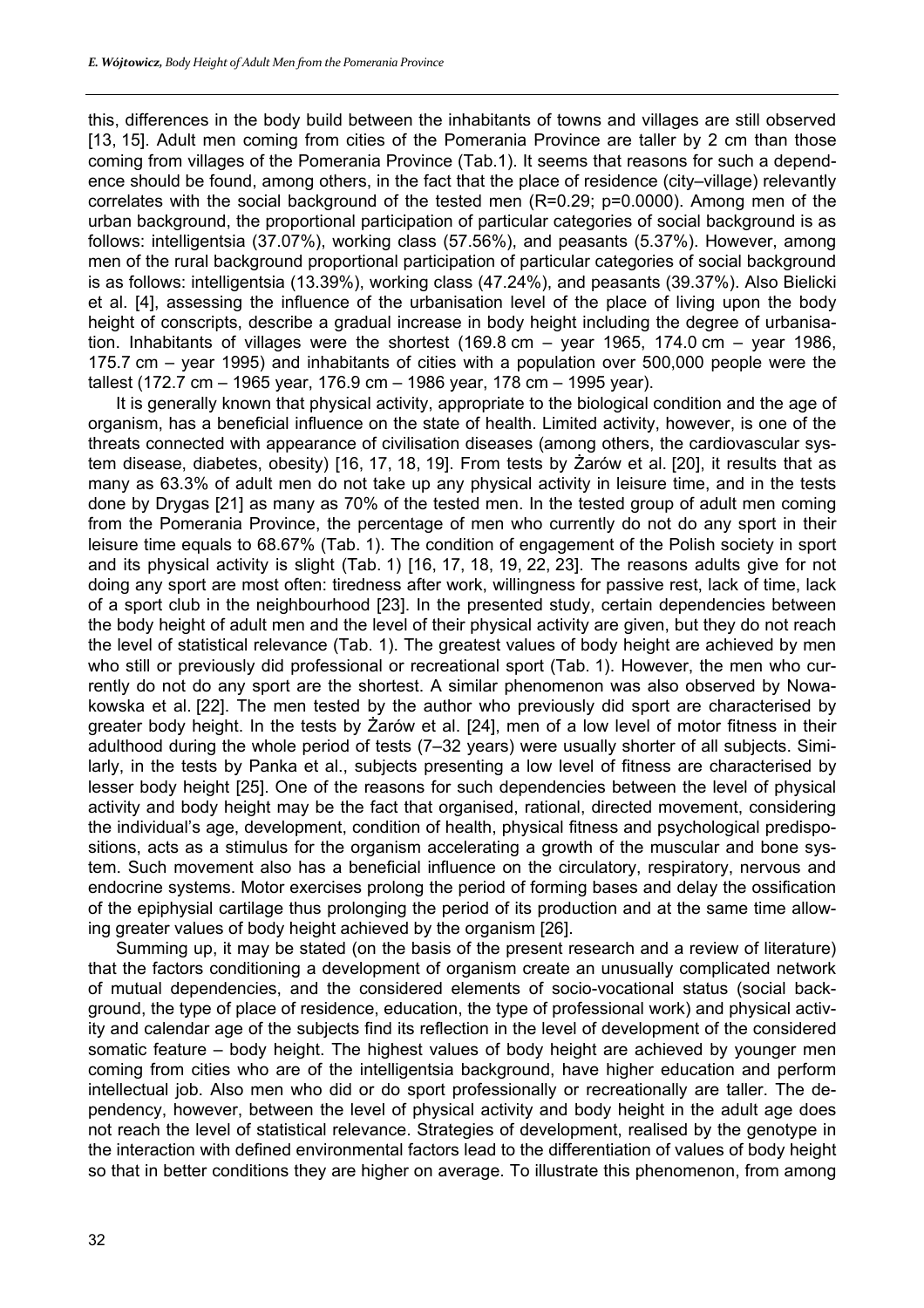the tested men, two groups differing by extreme ("the best ones – the worst ones") categories of the considered factors were selected. Due to a small number, while selecting the most possible uniform groups considering all the analysed independent variables, only social background, education and the type of the performed job were chosen:

- group I: intelligentsia background, higher education, intellectual professional work (body height – median =  $178$  cm);
- group II: peasant background, elementary education, physical professional work (body height – median =  $173.5$  cm).

It is interesting that in group II raising the level of education from elementary to secondary with final exams results in increasing the body height value by 2 cm. Hence, men of peasant background, performing physical work but with secondary education achieve half-way, between group I and II, values of the body height – median 175.5 cm.

#### **Conclusions**

Factors conditioning the development of the organism create an unusually complicated network of mutual dependencies.

Differentiated body height is an anthropological reflection of still existing social economic inequalities and still can be one of the anthropological methods of following social inequalities in a group of adult men coming from the Pomerania Province.

Strategies of development, realised by the genotype in the interaction with defined environmental factors lead to differentiation of values of body height so that in better conditions they are higher on average.

In all social groups, one should take up all possible activities, which will encourage and create possibilities of deepening biological knowledge and improving qualifications by achieving increasingly higher levels of education, which will flourish by getting wider knowledge concerning the biological development of a man and factors modifying this development. The achieved knowledge will certainly help in proper distribution of funds, which will enable introducing rational nutrition, and greater health care in the family and at the same time it will increase the level of physical activity, which, in consequence, will enable realising the genetically programmed information about the biological condition of organism to a better and fuller extent.

### **References**

- 1. Lindgreen G. Height, weight and menarche in Swedish urban school children. *Ann Hum Biol* 1976;3:501- 528.
- 2. Brundtland G, Liestol K, Walloe L. Height, weight and menarche age of Oslo schoolchildren during the last 60 years. *Ann Hum Biol* 1980;7:307-322.
- 3. Statistical Yearbook of the Republic of Poland 2007. Central Statistical Office, Statistical Publishing Establishment: Warszawa; 2007.
- 4. Bielicki T, Szklarska A, Welon Z, Brajczewski C. Nierówności społeczne w Polsce. Antropologiczne badania poborowych w trzydziestoleciu (1965-1995) [In Polish] [Social inequalities in Poland. Anthropological studies of recruits in a 30-year period (1965-1995)]. Monografie Zakładu Antropologii PAN 1997; vol 16. Wrocław.
- 5. Kaczmarek M. Wpływ warunków życia na wzrastanie i rozwój człowieka [In Polish] [The influence of living conditions on human growth and development]. Poznań: Wydawnictwo Naukowe UAM; 1955.
- 6. Łaska-Mierzejewska T. Antropologia w sporcie i wychowaniu fizycznym. [In Polish] [Anthropology in sport and physical education]. Warszawa: Centralny Ośrodek Sportu; 1999.
- 7. Bielicki T, Welon Z, Żukowski W. Social-class differences in physique and physiological fitness. *MPA* 1988;109:123-140 [In Polish].
- 8. Brajczewski Cz. Body Weight of grown-up males, inhabitants of Polish towns in the years 1950-2000. MPA 1988; 95:43-80 [In Polish].
- 9. Jopkiewicz A. The influence social and Professional differentiation on some somatic features of workmen in Kielce region. *MPA* 1988;109:73-103 [In Polish].
- 10. Nowicki G. Zróżnicowanie morfologiczne i motoryczne a wiek i rodzaj pracy zawodowej mężczyzn [In Polish] [Men's morphological and motor differentiation and the age and type of professional work]. Poznań: Akademia Wychowania Fizycznego; 1989.